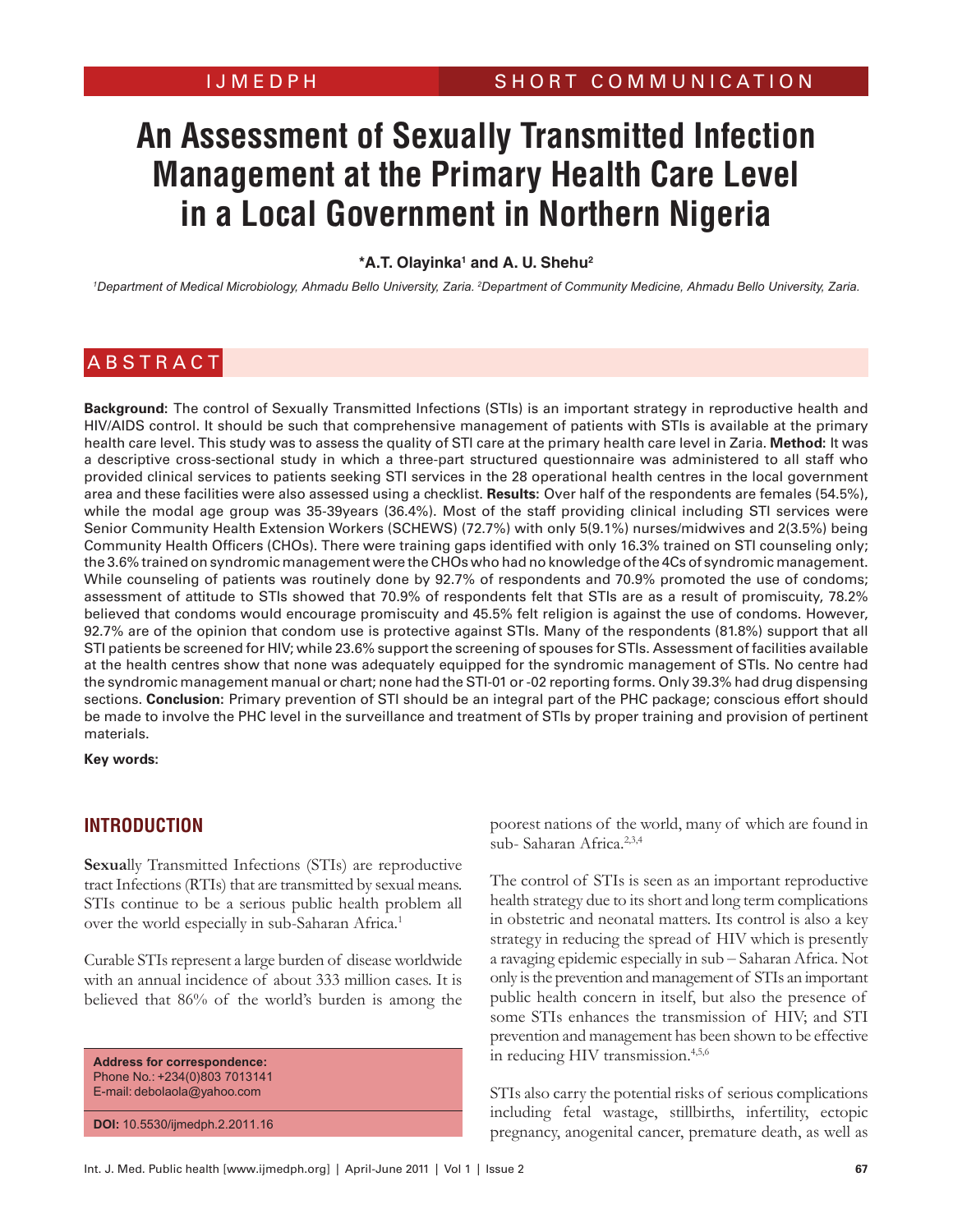severe congenital neonatal and infant infections. Syphilis alone, when present during pregnancy, results in fetal loss in a third of cases, and half the surviving infants suffer congenital disability.13

- a reduction of 50% in the prevalence of symptomatic urethritis in men
- a significant reduction in the prevalence of serological syphilis
- a 38% reduction in HIV incidence.<sup>6,37.39</sup>

Syndromic diagnosis is very simple and can be used by any trained health care provider. It is an important advantage that other service providers, in addition to doctors, can use the syndromic approach to make a diagnosis. A streamlined diagnosis and treatment process also allows health workers more time to offer education for behaviour change.

STI management at the primary health care level is very important since this is the first level of health care which should meet the most important needs of the people. It has also been found out that one third of women and onefifth of men do not receive appropriate treatment for their STDs at this level in spite of excellent provision of drugs. And so emphasis should be given on training the health care providers.17,18 The need to identify and manage STIs at the primary health facility cannot be overemphasized. They are the 1<sup>st</sup> line of contact at the community level.

Primary health care on the whole should be an integrated approach of promotive, preventive and curative services for both the individual and the community. Thus the aim of the study was to assess the quality of STI care by looking mainly at the inputs – the infrastructure and human resources.

#### **METHODOLOGY**

The study was a cross-sectional descriptive study, it was a total population sample, the population concerned were the health workers who provided clinical service to patients in the 28 functional primary health care centres in the Local Government Area.

A 3 part semi-structured questionnaire was administered to all relevant staff in the facilities, The first part looked at socio-demographic variables of the respondents, the second part sought to obtain information on the attitude, knowledge usual practice and training background of the health workers as relates to STIs while the third part sought to identify referral networks.

Facilities were assessed using a checklist adapted from the recommendations for basic infrastructure, equipment and personnel for STI management as contained in the "Syndromic Management of STIs Manual for Health Workers" by the National AIDS and STD Control Programme of the Federal ministry of Health, Abuja, 2nd Edition 2001. This checklist assessed the following areas in the facility – The consulting/examination room, available equipments and materials, facility records and the pharmacy or dispensary.

Data was collected by trained assistants while the facilities were assessed by the researcher. Data was analyzed thematically both manually and using the Microsoft Excel spreadsheet and statistical package for social sciences (SPSS®) 13.0 for Windows) software.

### **RESULTS**

A total of fifty-five questionnaires were administered to the various relevant health workers of the Zaria local government area. All twenty-eight of the functional health facilities were also assessed.

The socio-demographic characteristics of the respondents showed that majority of the respondents were female 30 (54.5%), and the modal age-group was 35-39 years (36.4%), while the mean age was 36.76. The majority of the staff were SCHEWS constituting 72.7% of the respondents, there were 5 (9.1%) nurses/midwives while only 2 (3.5%) are Community health officers.

Their years of practice ranged from one year to twenty-nine years. Mean number of years in service is 12.76 yrs and most of them (89.1%) have spent less than five years in their current places of work. The maximum number of years spent so far by any of the respondents at the health centre is 20 years.

| Table 1: Available facilities at the health centres |                |            |  |
|-----------------------------------------------------|----------------|------------|--|
| <b>Facilities</b>                                   | <b>Present</b> | Percentage |  |
| Enclosed Examination room                           | 6              | 21.4       |  |
| <b>Examination couch</b>                            | 10             | 35.7       |  |
| Screen                                              | 13             | 46.4       |  |
| Latex gloves                                        | 17             | 60.7       |  |
| Vaginal speculum                                    | 6              | 21.4       |  |
| Functioning autoclave                               | 3              | 10.7       |  |
| Bleach or hypochlorite solution                     | 7              | 25.0       |  |
| Good or adequate lighting                           | 10             | 35.7       |  |
| Presence of syndromic                               | 0              | 0.0        |  |
| management chart                                    |                |            |  |
| Presence of syndromic                               | U              | 0.0        |  |
| management manual                                   |                |            |  |
| Presence of referral forms                          | 6              | 17.9       |  |
| Presence of STI - 01 form                           | 0              | 0.0        |  |
| Presence of STI - 02 form                           | 0              | 0.0        |  |
| Presence of patient records                         | 13             | 46.4       |  |
| Presence of pharmacy                                | 11             | 39.3       |  |
| or dispensary unit                                  |                |            |  |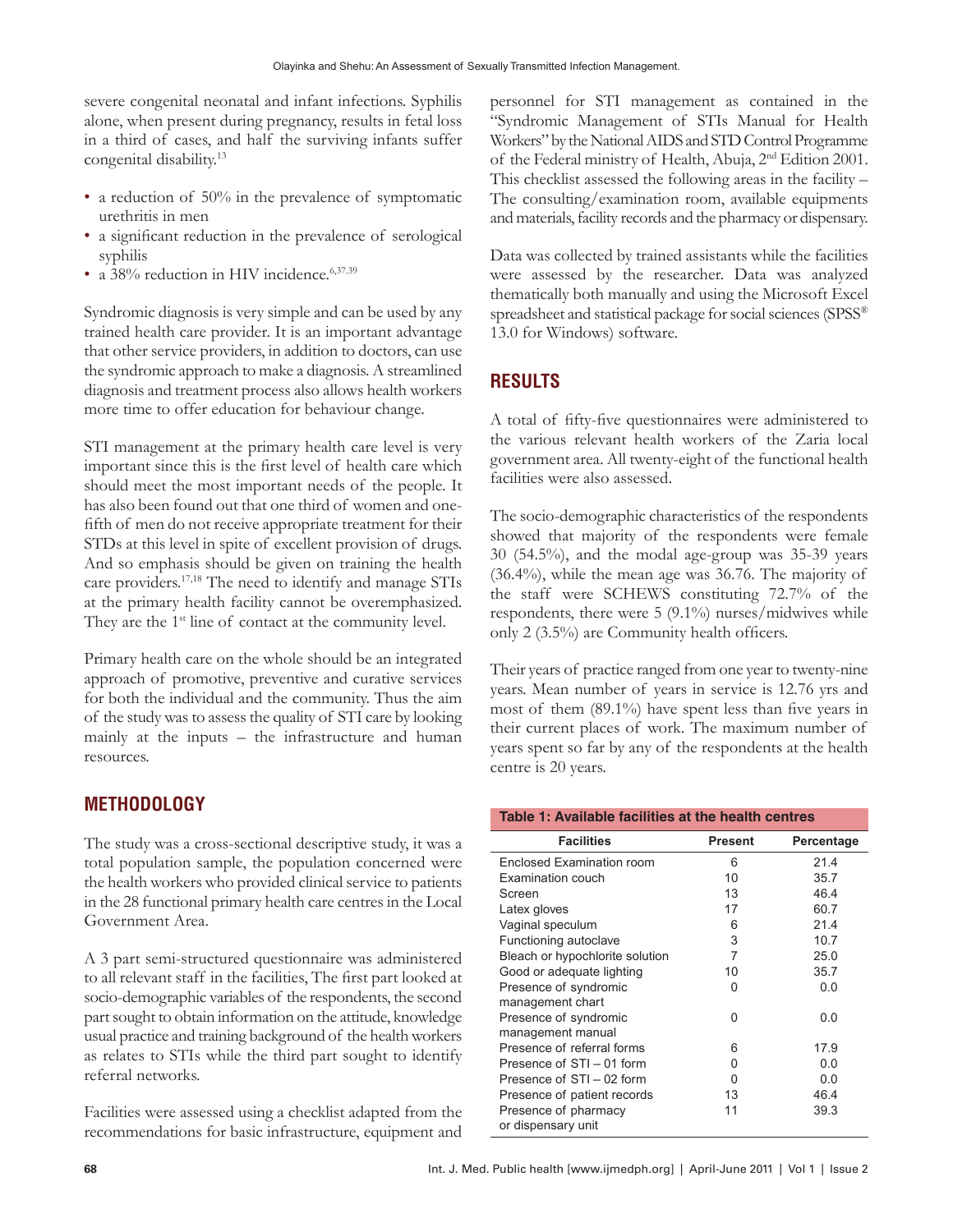In assessing their level of awareness of STIs and attitude to those with STIs 70.9% of the respondents felt that STIs are as a result of promiscuity while 78.2% also felt that the use of condoms would encourage or promote promiscuity. Twenty five 9(45.5%) of the respondents feel religion is against the use of condoms, while 11 (20.0%) were undecided as to whether it is or not. As to whether all patients with STIs should be screened for HIV or not, 81.8% of the respondents were in support while 9.1% each felt they should not or were undecided. Eighty-three point six percent (83.6%) agreed that spouses of patients should also be screened for STIs. Only 1.8% would inform the sexual partner and advice to go for treatment, and 21.8% would blame their sexual partner for the infection.

On their knowledge about STIs, 41.8% of respondents identified STIs as a major public health problem, while majority identified the use of condoms as being protective against STIs. Ninety point nine percent knew that STIs could be transmitted by vaginal sex and 80% through anal sex. Fifty-five point five percent and 57.4% believed that STIs could be contacted from toilet seats and pit latrines respectively.

Their knowledge on the various symptoms of STIs was varied. Many, 94.5%, 90.9% and 89.1% identified genital discharge, pain while passing urine and genital itching as symptoms of STIs respectively; while 56.4% and 76.4% wrongly adduced fever and generalized body itching to STIs.

| Table 2: Practice of respondents on STI management                                 |           |              |  |
|------------------------------------------------------------------------------------|-----------|--------------|--|
| Usual practice as regards STI<br>management                                        | Do [%]    | Don't<br>[%] |  |
| Counselling patients/clients on STI/HIV<br>prevention during routine clinic visits | 51 [92.7] | 4 [7.3]      |  |
| Promote condom use among your<br>patients/clients                                  | 39 [70.9] | 16 [29.1]    |  |
| Routinely screen antenatal clients/<br>patients for syphilis                       | 24 [43.6] | 30 [56.4]    |  |
| Routinely examine patients with STI                                                | 44 [80.0] | 11 [20.0]    |  |
| Invite the sex partner of my STI patients                                          | 46 [83.6] | 9[16.4]      |  |
| Refer STI patients to other facilities                                             | 38 [69.1] | 17 [30.9]    |  |

**Table 3: Knowledge of transmission of STIs among respondents**

| <b>Route of Transmission</b>                | Frequency | <b>Percent</b> |
|---------------------------------------------|-----------|----------------|
| Vaginal sex                                 | 50        | 90.9           |
| Anal sex                                    | 44        | 80.0           |
| Oral sex                                    | 25        | 45.5           |
| Deep kissing                                | 12        | 2.8            |
| Use of pit latrines                         | 24        | 43.6           |
| From toilet seats                           | 25        | 45.5           |
| Through blood transfusion                   | 34        | 81.8           |
| By sharing a bed with an infected<br>person | 43        | 78.2           |

Out of all the respondents only 16.3% had been trained on STI counseling. Three of nine had their counseling training while in school while the rest had in-service trainings. Only 3.6% had been trained on syndromic management of STIs. The two who said they had received training on syndromic management were the only 2 Community Health officers (CHOs) out of all the respondents.

Twenty-seven point three percent I5(27.3%) of the respondents had heard of the term "Syndromic management" before. However, they didn't have the manual or charts to use and didn't know any of the four 4Cs of syndromic management.

On why STI patients are not examined by some respondents, 18.2% said it was due to lack of privacy in their health centres, 9.1% did not examine because of their religious beliefs.

Reasons given by respondents on why they don't invite the sex partners of their patients who have STIs were having no knowledge about it, not wishing to scatter homes and out of respect for privacy each reason given by 11.1% of the concerned respondents.

Thirty point nine percent (30.9%) of respondents say they don't refer patients with STIs. Out of these, 29.4% of them said it's because they've never had patients with STIs and an equal number said it's because they can treat them only 5.9% said they don't refer because of lack of referral forms.

Various reasons were given for referring patients with STIs, such as due to lack of drugs, severity of case, suspected HIV infection or for effective management. Two point six percent (2.6%) each refer either when infection persists despite treatment, or when patient demands for referral or when the standing order dictates so.

The health centres in the Zaria Local Government Area were assessed using a checklist. No centre had the syndromic management manual or chart. The STI-01 and STI-02 reporting forms were also not present in any of the health centres. Records of patient attendance were present in 46.4% of the centres while 39.3% had a drugs dispensing section.

#### **DISCUSSION**

This study on the assessment of STI management at the Primary health care level in Zaria, shed some light on the level of awareness and knowledge of Sexually Transmitted Infections (STIs) and syndromic management among primary health care workers in a part of Nigeria. It also gives an insight into the current state of Primary health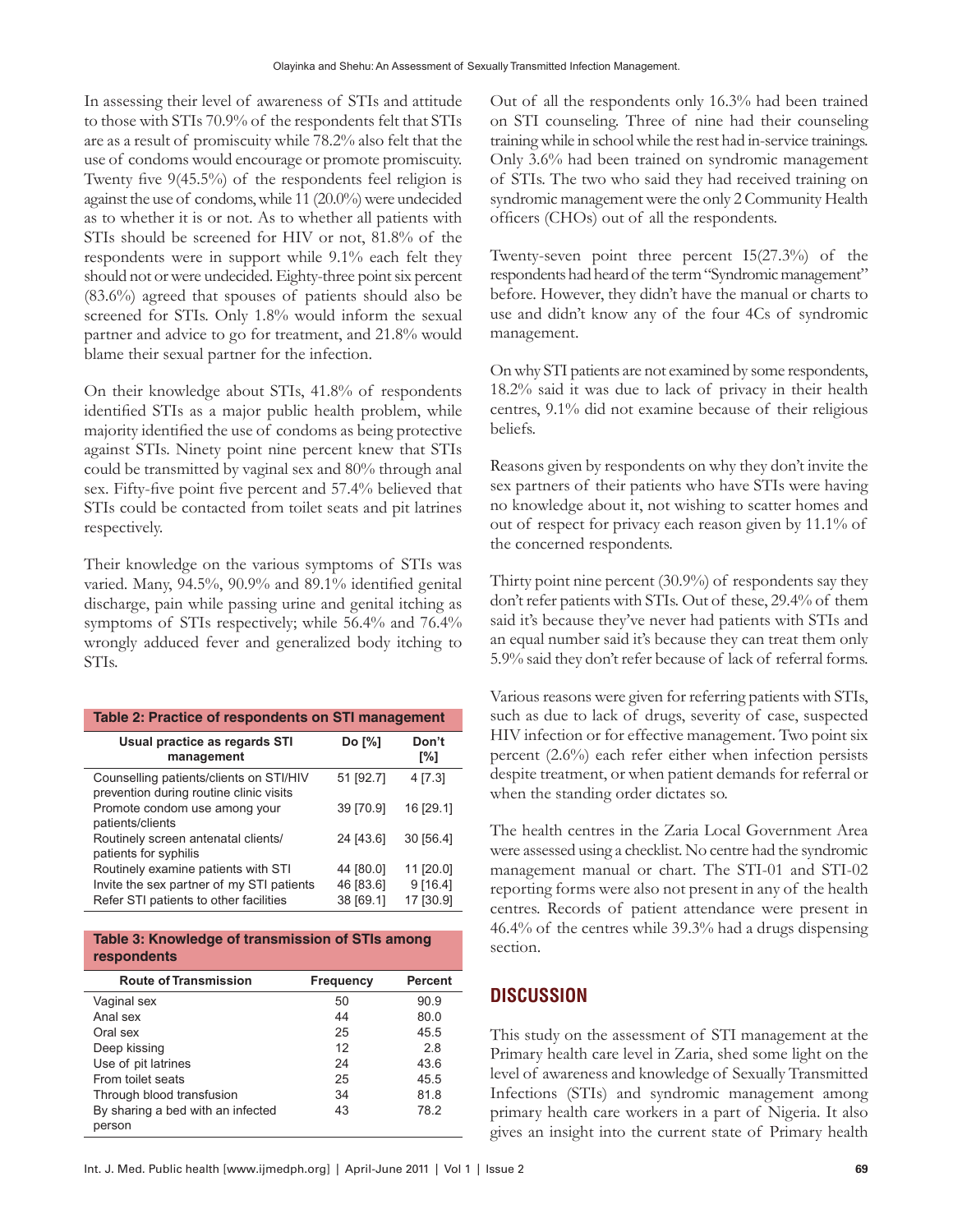care (PHC) facilities and their suitability for STI management using the syndromic approach.

In this study, majority (72.7%) of the health care providers were Senior Community Health Extension Workers, with only 9.1% and 3.5% being nurse/midwives and Community Health Officers (CHOs) respectively. This type of distribution of health workers at the PHC level is similar to what was obtained in a national survey carried out in 2001 where majority of the PHC health workers were mainly Junior and Senior Community Health Extension Workers (JCHEWS and SCHEWS).<sup>49</sup> This means that currently in Nigeria, CHEWS form the major Health care providers in the community. The question now is how many CHEWS are trained on syndromic management of STIs.

In another study it was estimated that only 18% of all doctors, 15% of nurses and about half of lab technicians and almost all the managers received training on syndromic management of reproductive tract infections.42 No mention of CHEWS were made. However the aim of syndromic case management of STIs is to enable all trained, first line health service providers diagnose an STI syndrome and treat patients on the spot without waiting for the results of time consuming and costly laboratory tests, thereby ultimately helping to prevent the further spread of STIs.<sup>50</sup>

There was some awareness on STIs among the respondents but their attitudes were divergent (Table 4). Seventy point nine percent (70.9%) felt that STIs were as a result of promiscuity and 78.2% also felt that condom use encourages promiscuity. The attitude and beliefs of the health care provider is of importance especially with respect to issues of discrimination and stigma. A poor or negative attitude of the health worker is likely to lead to poor uptake of services being provided.<sup>35</sup>

The role of religion in the life of the people is significant in relation to their attitude. Many (45.5%) felt that religion is against the use of condoms while 11% were undecided as to whether it was or was not; also 78.2% considered condoms as promoting promiscuity or sexual immorality while forgetting that although condoms are useful as a protective device against STIs, they were primarily developed for birth control purposes.<sup>51</sup> This attitude may affect the effective control of STIs if care-providers place difficulties in the way of implementation due to their reluctance to use certain methods or strategies.<sup>52</sup> The promotion and usage of condoms for the sexually active engaged in high risk sexual behaviours remains the most effective strategy for limiting the risk of acquisition of STIs, including HIV/ AIDS. Unfortunately, attitudes towards condom usage has generally been found to be rather negative.29,53,54 The general belief that condoms are not used with regular partners or

within marriage has also been documented across regions by WHO.<sup>55</sup>

With the current concept of integration of services under the PHC scheme, it is worthy to note that 65.5% of the respondents disagreed with the separation of patients with STIs from other patients. Some countries have reported on successful integration of STI care with other health services such as urological, family planning, antenatal, maternal and child and family health care.13,56,57 The limitation with many of these services is that the groups at highest risk such as males of all ages, single sexually active women and sex workers are not normally reached by the conventional family planning and maternal and child health programs.<sup>13,57</sup>

Counselling in STI management has a major role especially in the promotion of an intervention that should lead to a decrease in individual high-risk sexual behaviour, encourage behavioural change promotion and ultimately lead to a reduction in the prevalence and incidence of STIs.<sup>62</sup> Also counselling is one of the four (4)c's or components of syndromic management.<sup>63</sup> Any visit by a patient or client should be an opportunity for both counselling and education. Out of all the respondents, only 9/55 (16.3%) had been trained on STI counselling whether in-service or in-school. Their knowledge on syndromic management was very low; 27.3% had heard of the term syndromic management, but only 2/55 (3.6%) had had any training in it and unfortunately they didn't know the 4Cs and had no manuals or charts that could serve as a guide

Often, service providers do not have a choice whether to attend in-service training or not, and trainers end up training service providers who do not need to know, or who are not interested in learning new skills. Wherever possible, training should be targeted towards those who will be able to use the knowledge and skills frequently and have expressed an interest in learning the skills. Assessing the learning needs of trainees can be an important first step towards improving the impact of the training.

As to the actual practice of the health workers as regards STI management, most of them (92.7%) said they counsel patients and clients routinely on STI. The content of the counselling however could not be ascertained. Many (70.9%) also said they promote the use of condoms.

Another factor noted was that clinics and staff were not sufficiently prepared and empowered to offer screening and treatment, these are basic necessities to provision of adequate care.<sup>64</sup> This is in agreement with similar findings in Botswana where 60% of the clinics lacked visual and auditory privacy.68 A lack of auditory and or visual privacy during consultation has been cited as one reason why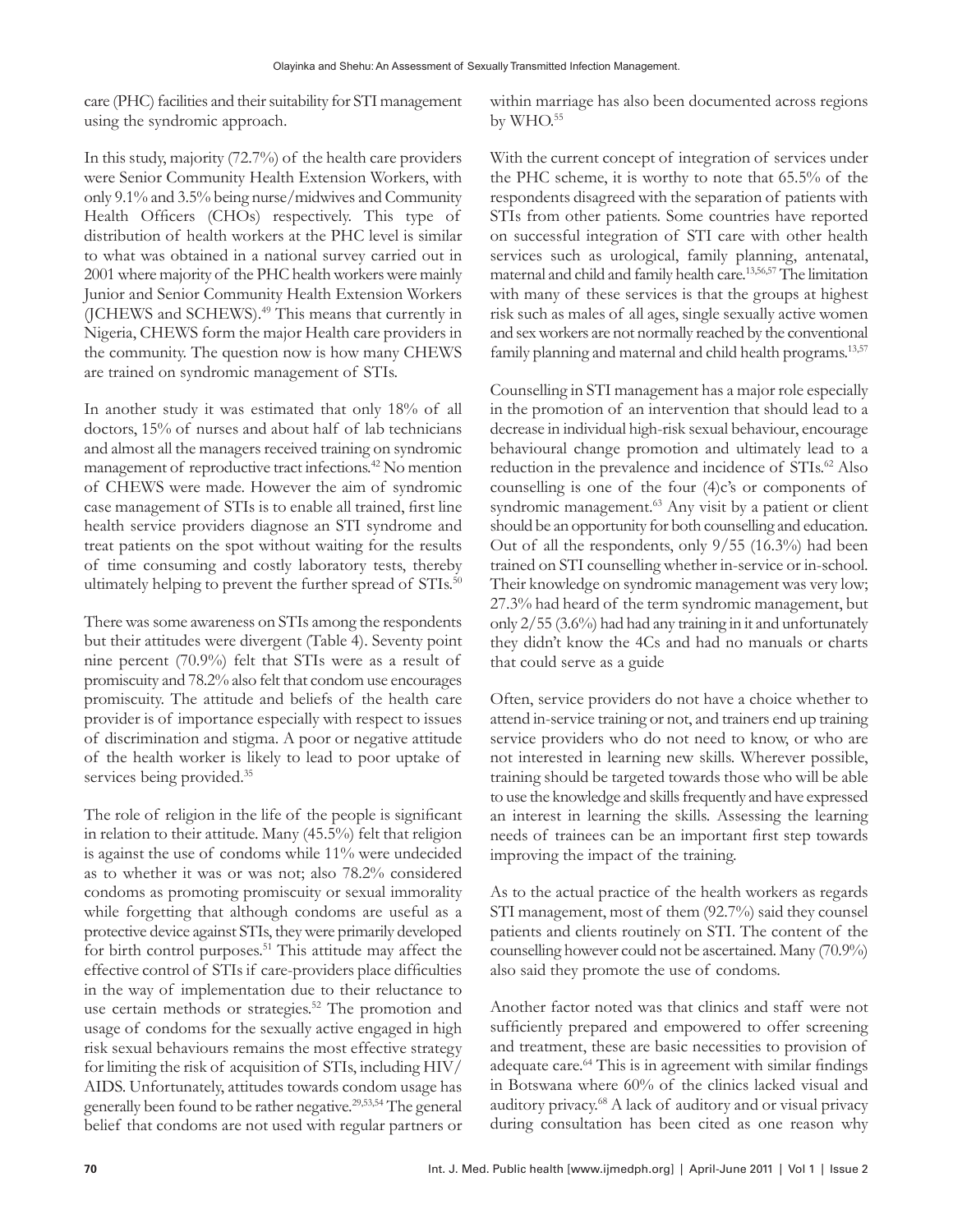providers were unwilling to discuss sexual behaviour and STIs with their clients. Service providers feel that they know their clients well and frequently cited this relationship as the reason why they did not feel the need to ask about the sexual behaviour and other risk factors. As a result of not discussing these issues, they were found to have incorrect assumptions about, their clients; out of those felt by providers not to be at risk, 52-70% percent of them felt they were.<sup>68,69</sup>

The assessment of the health centres revealed a dire lack of necessary items for STI management. Some basic things such as an enclosed consulting/examination room for the purpose of privacy was lacking in 78.6% of the centres, and only 46.4% had examination screens; which means that there's no auditory or visual privacy for the patients. Even though 6 (21.4%) centres had specula, only 3centres (10.7%) had functioning autoclaves, this means that the sterility of the instruments are questionable and there is risk of iatrogenic infections especially Hepatitis B virus infection and HIV infection.

None of the facilities had either a syndromic management manual or a chart; neither were any of the STI reporting forms available. Less than half of the facilities had patient's records, such that the utilisation of the centre could not be objectively determined. None of the clinics had the national STI reporting forms 01 and 02, most of the workers were not aware that such forms were in existence. Centres can only supply quality data if expectations are realistic.

Records of attendance were present in 46.4% of the centers, most of which were incomplete nor were they up to date. Keeping of records has been said to be not just an aid to a centre but also an essential component and contribution to the disease surveillance system; which shows up trends in disease patterns and is of vital importance in the battle to control disease.<sup>5</sup>

Only 39.3% of the health centres had a drug dispensing section, but the medications relevant to STI care were lacking in most places. These go to demonstrate the inability of the centres to meet some of the basic requirements in STI management. Procaine penicillin was the most common medication available, probably because it is being used to treat other forms of infectious disease in addition to its use for the treatment of STIs. Generally drugs available were far below what it should be based on the national essential drug list for primary health care centres; and some drugs needed for STI treatment were totally absent.

Condoms were available only in 7 of the health facilities. Of these centres, only one (3.6%) gave the condoms out

free. All others sold them to the clients and patients at costs ranging from one to twenty naira per pack. The cost of these services may further reduce their utilisation.

With the absence of basic essential equipments, consumables and drugs; the expected improvement in the quality of care will not occur; and there will be little or no progress in efforts to control STIs and HIV.

The fundamental aim of Primary Health Care (PHC) is to ensure universal access to available resources in order to provide adequate coverage of the most important needs of the people and it also represents one of the major health reforms in the last century. STI management is an important need of the people which requires that it should be adequately addressed by the health service provided at all levels.

There needs to be an efficient and effective management of STIs in clinics at the primary health level if we are to combat the scourge of HIV/AIDS and bring about a reduction in the morbidity and mortality due to STIs.

Primary prevention of STI should be an integral part of the primary health care package. It is necessary to introduce the general principle of STI case management into the various medical services and monitoring the quality of medical care.

## **REFERENCES**

- 1. World Health Organization. Global prevalence and Incidence of selected curable STIs: Overview and Estimates. Geneva. WHO. 2001.
- 2. Center for diseases Control and Prevention. Pelvic inflammatory Disease: Guidelines for prevention and management. MMWR 1991:40:1-25.
- 3. Sanko R, McCoy D, Gosa E, Hamelmann C, Chabikuli N, Mays A, Ramkissoon A and Hlazo J. an overview of issues on STI management and control in South Africa. Health System trust. Durban, South Africa. March 2003:1.
- 4. World Health Organization 30.
- 5. STI/HIV prevention programmes. "UNAIDS/WHO Working Group on Global HIV/AIDS/STI Surveillance, 1999.
- 6. Grosskurth H, Masha F, Todd J. Impact of improved treatment of STDs on HIV infection in rural Tanzania. Randomized clinical trial. Lancet, 1995; 346:530-536.
- 7. Shelton JD, Fuchs N. opportunities and pitfalls in integration of family planning and HIV efforts in developing countries. Public Health Reports. Jan – Feb 2004; 119:12-15.
- 8. Mayaud P, Ka-Gina G, Cornelisse J. Validation of a WHO algorithm with risk assessment for the clinical management of vaginal discharge in Mwanzi, Tanzania. Sex Transm Infect 1998; 74 (Suppl1): S29-33.
- 9. Consultations on STD Interventions for preventing HIV: What is the Evidence? Joint United Nations Programme on HIV/AIDS (UNAIDS), Geneva, Switzerland 2000.
- 10. Boonstra E, Lindbaek m, Klouman E, Ngoma E, Romoren M, Sundby J. Syndromic management of STDs In Botswana's primary health care: quality of care aspects. *Trop Med Int Health*. 2003:8(7):604-14.